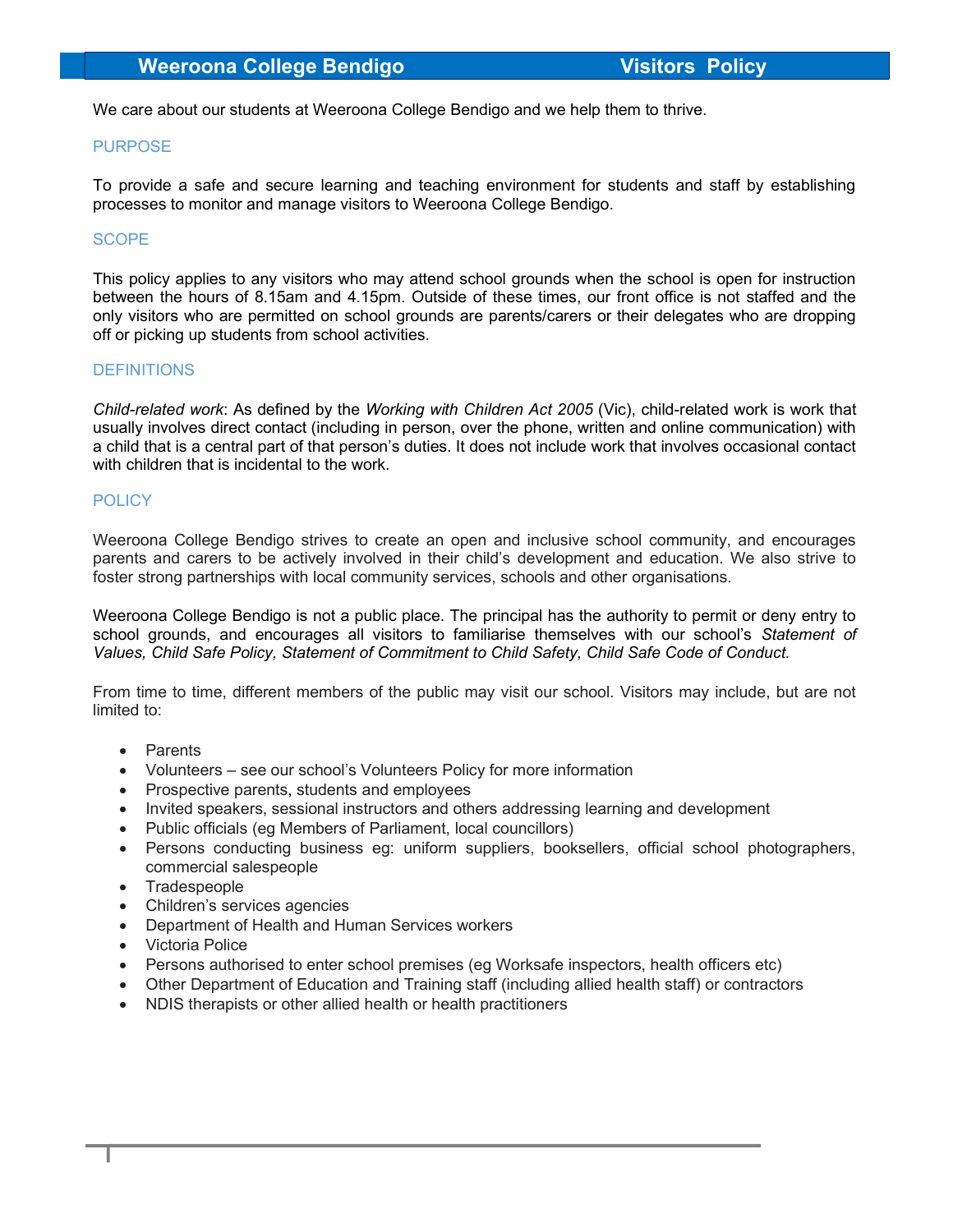### Sign in procedure

All visitors to Example School are required to report to the school office on arrival. Visitors must

- Record their name, signature, date and time of visit and purpose of visit in the sign in computer system.
- Provide proof of identification to office staff upon request
- Produce their valid Working with Children Check where required by this policy (see below)
- Wear a visitor's lanyard at all times
- Follow instruction from school staff and abide by all relevant policies relating to appropriate conduct on school grounds including Child Safety Code of Conduct, Sexual Harassment Policy, Workplace Bullying Policy, Statement of Values
- Return to the office upon departure, sign out and return visitor's lanyard

Weeroona College Bendigo will ensure that our school's Child Safety Code of Conduct/Child Safety Statement of Commitment are available and visible to visitors when they sign in.

### Requirements for visitors to produce a valid Working with Children Check card

For Working with Children Check (WWC Check) and other suitability check requirements relating to parent/carers and other volunteers working with students please see our Volunteers Policy.

All visitors who are engaged in child-related work (see definition above) must have a valid WWC Check.

In some circumstances, visitors to Weeroona College Bendigo who are not engaged in child-related work will also be required to produce a valid WWC Check depending on the particular circumstances of their visit. For example, Weeroona College Bendigo will require a valid WWC Check for:

- visitors who will be working regularly with children during the time they are visiting, even though direct contact with children is not a central part of their normal duties
- visitors (e.g. contractors), who will regularly be performing work at the school and in circumstances where they will be performing their work in an area where they will be unsupervised and around children.

Further background checks, including references, may also be requested at the discretion of the principal. Sworn Victoria Police officers or sworn Australian Federal Police officers are exempt from requiring a WWC Check, but may be asked to verify that they are sworn officers by providing proof of identification.

#### Invited speakers and presenters

On occasion, Weeroona College Bendigo may invite external speakers or providers to deliver incursions, presentations, workshops and special programs for our students. Consistent with Department of Education and Training requirements, Weeroona College Bendigo will:

- ensure that the content of presentations and programs by external providers contributes to the educational development of our students and is consistent with curriculum objectives
- ensure that any proposed visit, programs or content delivered by visitors complies with the requirement that education in Victorian government schools is secular and is consistent with the values of public education, Department policies and the Education and Training Reform Act 2006 (Vic). In particular, programs delivered by visitors are to be delivered in a manner that supports and promotes the principles and practice of Australian democracy including a commitment to:
	- o elected government